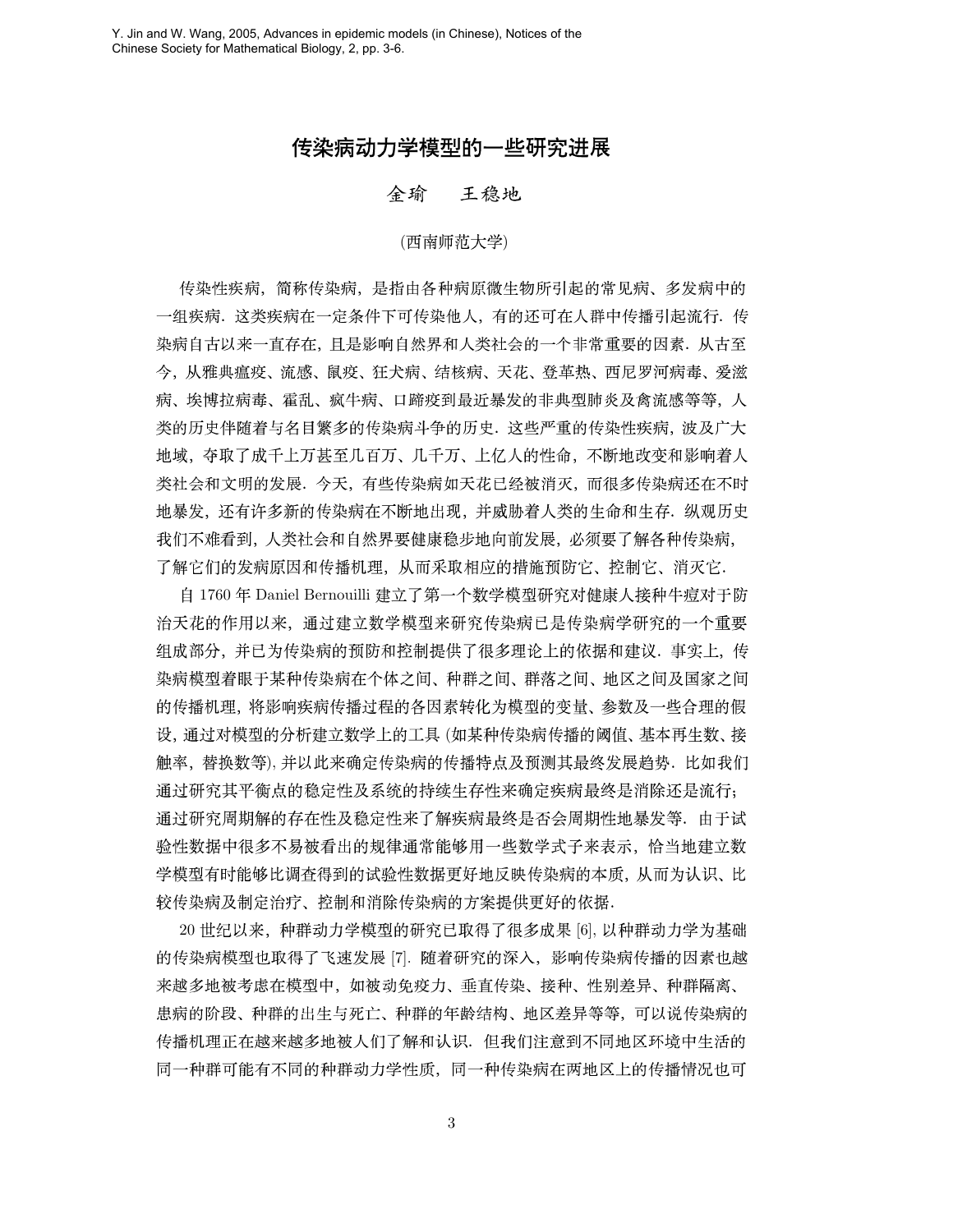能不同. 因此种群在两地区之间来回迁移可能影响其自身的动力学性质, 也可能影响 传染病的传播情况. 况且由于现代社会交通及各方面的发展, 人类及其它种群的流动 越来越便利, 这实际上极大地方便了传染病在多地区间的传播, 但同时也更大地增加 了对其进行预测和控制的难度. 例如在 2003 年人们还没来得及认识到非典型肺炎的 危害性. 它就已经在全中国大部分地区甚至世界其他一些国家的某些城市和地区暴 发,并造成许多人染病甚至死亡. 因此现在研究传染病模型必须要重视种群在地区间 的迁移因素, 充分认识这一因素对传染病的传播的影响, 才能更好更实际地提供控制 和消除传染病的方案和措施. 目前对这方面的研究并不多, 不过我们注意到这方面研 究的重要性, 已经开展了一系列的工作. 我们主要介绍考虑种群在 n 个地区迁移的 传染病模型.

我们在文 [1] 中提出 n 地间具有种群迁移的 SIS 传染病模型,并在文 [1, 2, 3, 4] 中对其进行了具体的分析. 假设疾病的传播规律为: 易感个体与患病个体接触后就成 为患病个体,患病个体病愈后并不产生免疫力,又成为易感个体. 模型如下:

$$
S'_{i} = B_{i}(N_{i})N_{i} - \mu_{i}S_{i} - \beta_{i}S_{i}I_{i} + \gamma_{i}I_{i} + \sum_{j=1}^{n} a_{ij}S_{j}, 1 \leq i \leq n,
$$
  
\n
$$
I'_{i} = \beta_{i}S_{i}I_{i} - (\mu_{i} + \gamma_{i})I_{i} + \sum_{i=1}^{n} b_{ij}I_{j}, 1 \leq i \leq n,
$$
\n(1)

其中,  $S_i$  表示第 *i* 地易感种群的数量; I<sub>i</sub> 表示第 *i* 地患病种群的数量;  $N_i = S_i + I_i$ 表示第 i 地种群总数;  $B_i(N_i)$  表示第 i 地种群的出生率;  $\mu_i$  表示第 i 地种群的死亡 率; β<sub>i</sub> 表示第 i 地种群的接触率; γ<sub>i</sub> 表示第 i 地患病种群的恢复率;  $a_{ij} \geq 0, i \neq j$ 表示第 j 地易感种群迁到第 i 地的迁移率;  $b_{ij} \geq 0, i \neq j$  表示第 j 地患病种群迁到 第 i 地的迁移率;  $a_{ii} \leq 0$  表示第 i 地易感种群的迁出率;  $b_{ii} \leq 0$  表示第 i 地患病种 群的迁出率. 文中忽略迁移过程中种群的死亡率和出生率, 并且假设模型中所研究的 疾病不是致命的.

我们利用 O.Diekmann 等 (或 P.Glendinning 等) 的方法建立了疾病的基本再生数 Ro. 注意到在传染病学上, Ro 被定义为一个患病个体在其患病周期内在一个全是易 感个体的种群中所能传染的第二代患病个体的平均数.

具体地, 通过对模型进行分析, 我们得到, 当地区间相互隔离时, 若各地的疾病的 基本再生数小于 1, 则无病平衡点是全局渐近稳定的, 若各地的疾病的基本再生数大 于 1, 则地方病平衡点唯一存在且是全局渐近稳定的, 从而隔离环境中地区间疾病最 终达到的稳定状态非常清楚,或者彻底消除或者以某种固定状态长期流行下去. 当地 区间存在种群迁移时, 由模型, 易知无病平衡点始终唯一. 若 Ro < 1, 无病平衡点是 局部吸引的; 若 Ro > 1, 系统是持续生存的, 由此可以看出基本再生数 Ro 确实是一 个确定着一种疾病流行与消除的界限的非常重要的阈值. 现实中大多数情况下, 当一 种疾病在几个地区间暴发时,决策者们并不会特别地限制患病种群或是易感种群的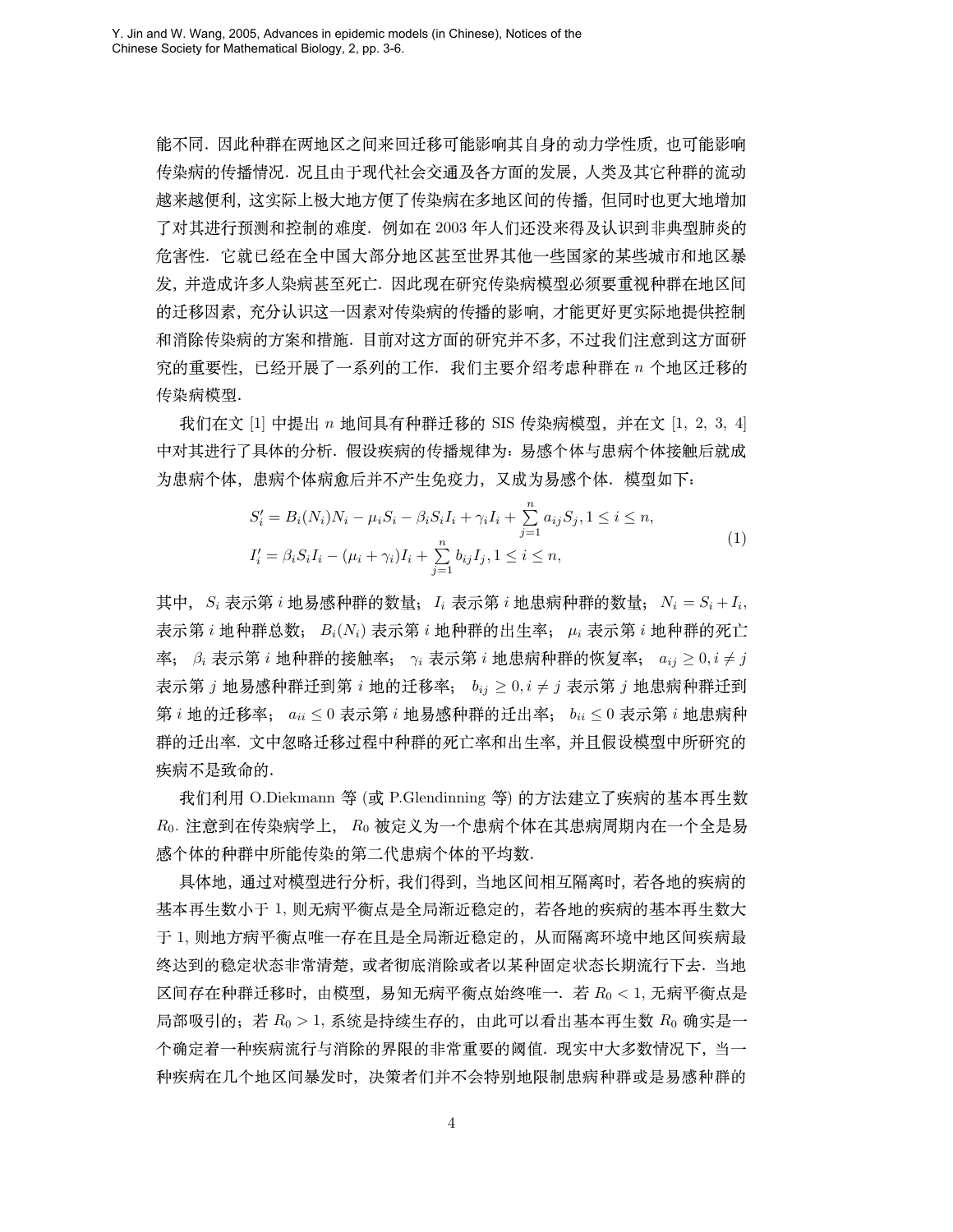迁移, 所以我们首先假设每地的患病种群和易感种群的迁移率相等. 在这种情况下, 我们得到, 当  $R_0 < 1$  时, 无病平衡点是全局渐近吸引的, 当  $R_0 > 1$  时, 地方病平衡 点唯一且是全局渐近吸引的. 因而此时, 地区间最终的稳定状态类似于隔离环境, 疾 病最终或者消除或者以某种固定状态长期流行下去.

为研究方便, 我们考虑种群只在两个地区间迁移的情形, 这时模型为:

$$
S'_1 = B_1(N_1)N_1 - (\mu_1 + a_1)S_1 - \beta_1 S_1 I_1 + \gamma_1 I_1 + a_2 S_2,
$$
  
\n
$$
S'_2 = B_2(N_2)N_2 - (\mu_2 + a_2)S_2 - \beta_2 S_2 I_2 + \gamma_2 I_2 + a_1 S_1,
$$
  
\n
$$
I'_1 = \beta_1 S_1 I_1 - (\mu_1 + \gamma_1 + b_1) I_1 + b_2 I_2,
$$
  
\n
$$
I'_2 = \beta_2 S_2 I_2 - (\mu_2 + \gamma_2 + b_2) I_2 + b_1 I_1.
$$
\n(2)

其中,  $a_i \geq 0$  表示第  $i$  地易感种群的迁移率,  $b_i \geq 0$  表示第  $i$  地患病种群的迁移率. 对这个模型, 我们发现当 Ro > 1 时, 若假设每地的患病种群和易感种群的迁移率相 等, 地方病平衡点还是全局渐近稳定的. 事实上, 当 Ro > 1 时, 只要每地的患病种群 和易感种群的迁移率相当接近, 地方病平衡点就是唯一的并且是全局渐近吸引的.

考虑到种群的出生率对于种群自身的动力学性态有很大的影响,由此也可能对传 染病在两地间的传播有一定的影响, 我们取定种群的出生函数来研究两地模型. 首先 取定每地的出生函数都是形如  $B_i(N_i) = \frac{p_i}{N_i^n + q_i}$ ,  $i = 1, 2$  的, 其中  $p_i > 0, q_i > 0, n > 0$  $0, \frac{p_i}{q_i} > \mu_i$ . Cooke 在文 [5] 中已经指出这种出生函数具有一定的生物学背景, 可以用来 描述鱼类的出生. 随后通过数值模拟我们发现, 采用这种出生函数后, 若 Ro > 1, 地方 病平衡点的唯一性将可能被破坏. 事实上若严格限制患病种群迁移  $(b_i = 0, i = 1, 2)$ , 或只允许患病种群的迁移率与易感种群的迁移率之比很小 $(b_i = ka_i, k, \hat{\pi}$ 分小)时, 地方病平衡点的数目可能增加到两个甚至三个, 从而导致系统出现多个平衡状态同 时稳定而最终稳定状态依赖于初始状态的情况. 在对这个模型的数值模拟中, 我们还 发现, 种群迁移不光可能使原本会在两地间消除的疾病流行起来, 而且也有可能使原 本会在两地间流行的疾病得到消除. 前一种情形比较容易发生, 后一种情形则需要迁 移率及隔离环境中疾病的暴发情况都符合更多的条件. 尽管如此, 这个结果告诉我们 在疾病暴发时不能盲目地限制种群的迁移,相信它对于制定疾病的预防和控制措施 是有一定的指导意义的.

当两地的出生函数取为  $B_i(N_i) = A_i/N_i, i = 1, 2$  时,我们也讨论了疾病消除或流 行的条件及只对患病种群迁移采取限制措施对疾病流行的影响. 我们发现, 在这种出 生函数假设下, 若两地的患病种群的恢复率都为 0 (这种对疾病的假设其实也是合理 的,因为实际中确实有一些病,一旦感染上就终生都无法治愈,但它又不会导致患病 个体死亡), 则只要 Ro < 1 成立, 就有无病平衡点是全局渐近稳定的, 从而疾病最终 能在两地得到彻底消除. 在上述假设下, 若完全限制患病种群在两地间迁移, 我们发 现, 当  $R_{0i}$  < 1,  $i = 1, 2$ (其中  $R_{0i}$  分别是隔离时两地的疾病基本再生数) 时, 除了在一 些特殊条件下以外, 疾病或者在两地都消除, 或者在一地流行在另一地消除. 因此只